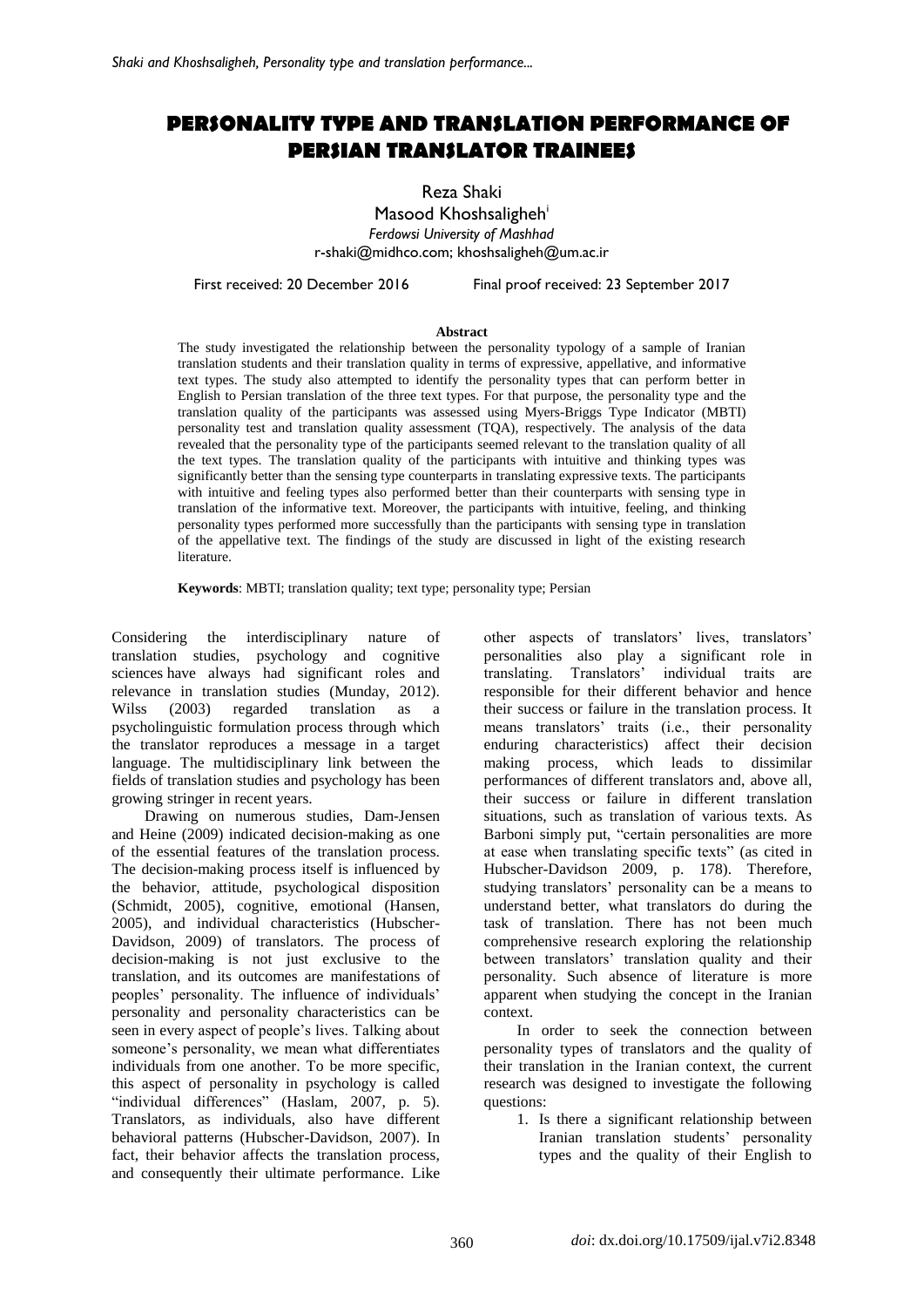Persian translation of expressive, informative, and appellative text types?

2. What personality types are better at translating expressive, informative, and appellative text types from English to Persian?

#### **Myers-Briggs type indicator**

Jung (2014) suggested that people differ in the degree to which they are oriented toward the external world (Extraversion) or the internal world (Introversion). These two orientations are referred to as attitudes. Jung also assumed that people differ in the way they perceive the environment (Sensation versus Intuition) and the way they make judgments about their perceptions (Thinking versus Feeling). The Myers–Briggs Type Indicator (MBTI) is the most popular instrument for the measurement of Jungian personality with ''between 1.5 and 2 million persons completing it each year'' (Jackson, Parker, and Dipboye 1996, p. 99). The MBTI is the first self-reporting instrument used to measure personality from the type approach and is the most widely used typical instrument (Carless, 1999). The MBTI enjoys several distinguishing features. As Furnham (2002, p. 60) put it, "it is based on a classic theory; it purports to measure types rather than traits of continuous variables, and it is widely<br>used to explain individuals' personality used to explain individuals' personality characteristics not only to professionals but also to the individuals themselves.'

Over the years, "the MBTI has become the most widely used personality measure for nonpsychiatric populations" (Myers and Myers 1995, p. xxi). Myers and McCaulley (1985 as Cited in Wilde, 2011, p. 18) emphasized that "the indicator is not trying to measure people, but to sort them into groups to which, in theory, they belong" and indicate their type.

This instrument includes four dichotomous dimensions, which classify individuals either as extraverted or introverted, sensing or intuitive, thinking or feeling, and judging or perceiving (Myers, Briggs, & Kirby, 1998), which are described in the following sections. The primary feature of the MBTI is that each person's personality fits into one of the sixteen four-letter types, namely ISTJ, ISFJ, INFJ, INTJ, ISTP, ISFP, INFP, INTP, ESTP, ESFP, ENFP, ENTP, ESTJ, ESFJ, ENFJ, and ENTJ.

#### *Extraverts versus Introverts*

According to Myers et al (1998) the extravert– introvert dimension determines how people gain their energy. Extraverts are described as expressive, sociable, outgoing, talkative, and initiators of conversations; on the other hand, introverts find the source of their energy in the inner world of ideas and concepts.

#### *Sensors versus Intuitors*

As Myers et al. (1998) defined, the sensing–intuition category refers to individuals' information gathering. Sensing types prefer gathering information through their five senses. They pay attention to what is real, concrete, and practical. They dislike new problems, unless their prior experience helps them solve the problem. By comparison, intuitors prefer to take in information through their intuition or hunches. These individuals like solving problems and they have innovative thoughts. They rely on their inspiration and imagination.

#### *Thinkers versus Feelers*

The thinking–feeling dichotomy is responsible for the decision-making process. Thinkers tend to be analytical and objective when making decisions, while feelers base their decisions on subjective understandings (Myers et al 1998).

#### *Judgers versus Perceivers*

The judging–perceiving dimension describes how people live (Myers et al. 1998). Judgers tend to live in a planned and decisive way, whereas perceivers enjoy living in a flexible and spontaneous way (Felder, Felder, & Dietz, 2002). A judging individual tries to finish his or her task in advance, before the specified deadline; meanwhile, a perceiving person pays less attention to the deadline (Capretz & Ahmed, 2010).

# *Hierarchy of Functions of Personality Type*

Each personality type has a hierarchy of functions. This hierarchy ranks the functions, sensing, intuition, feeling, and thinking, from the strongest to the weakest. In this regard, Jung (2014) classified functions into four groups: Dominant, auxiliary, tertiary and inferior.

As stated by Myers et al. (1998, p. 6), "The natural preference for one of these [personality] functions over the others leads individuals to direct energy toward it and to develop habits of behaviour and personality patterns characteristic of that function. Jung termed people's preferred mental process as their dominant function". They highlighted dominant mental functions corresponding to each of the 16 personality types, which are categorized as follows:

- a) Dominant Intuitive Types: INFJ, INTJ, ENFP, ENTP
- b) Dominant Sensing Types: ISFJ, ISTJ, ESFP, ESTP
- c) Dominant Thinking Types: ISTP, INTP, ESTJ, ENTJ
- d) Dominant Feeling Types: ISFP, INFP, ESFJ, ENFJ

Individuals' personality type affects many aspects of their intellectual and academic skills,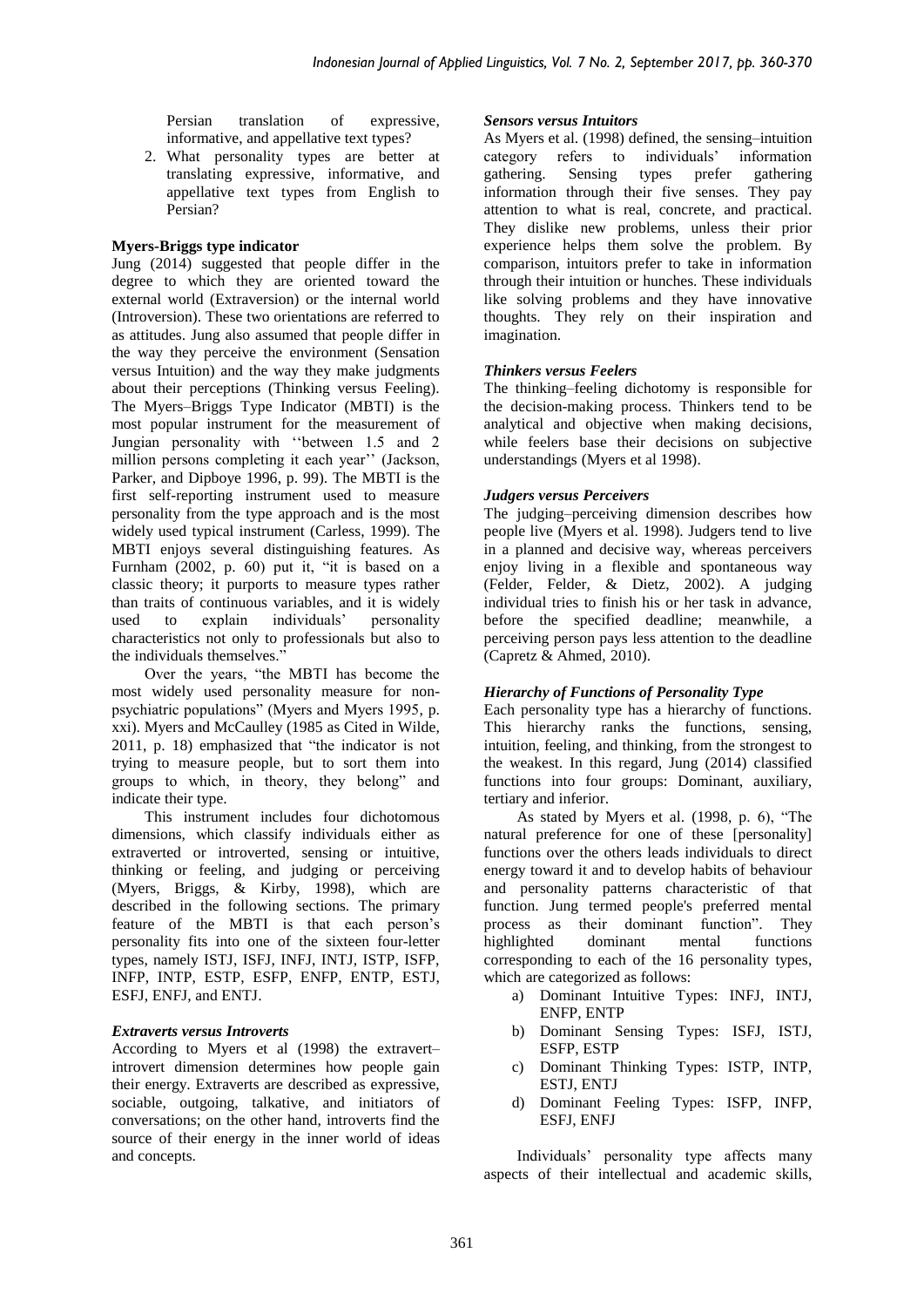such as reading comprehension and also creativity needed for processing information. The literature regarding the personality's connection with reading comprehension and with creativity, as two significant abilities affecting the translation process, is deemed necessary to be reviewed for the purpose of the study.

#### **Reading comprehension**

Reading comprehension is defined as the process of retrieving meaning from a text. "The goal is to gain an overall understanding of what is described in the text rather than to obtain meaning from isolated words or sentences" (Woolley, 2011, p. 15). It is one of the skills both students and teachers greatly need during their educational period. Carrell and Grabe (2002) believed that reading is the most important skill the people need in international and multicultural settings, academic education, and selfstudy situations.

The importance of reading comprehension has led many researchers to explore and support the significance of strategic approaches to reading comprehension process (Blachowicz & Ogle, 2008), and the proper use of reading strategies has been considered to be an effective means to improve reading comprehension (Huang, Chern, & Lin, 2009). Block (1986) described strategic approaches to reading as the way readers visualize the text in their mind, perceive textual cues, make sense of the text content, and compensate when understanding is incomplete. Rosenblatt (1978) in her reader response theory suggested that readers recreate or perceive meaning based on their own experience.

# *Reading Strategy*

Reading strategies are "comprehension processes that readers employ in order to make sense of what they read" (Brantmeier, 2002, p. 1). As enumerated by Safdarian, Ghyasi, and Farsani (2014) reading strategies include: (1) making connections (connecting reading content to past experiences or prior knowledge); (2) visualization (creating pictures in mind); (3) asking questions (asking questions before, during, and after reading to better understand the author and the meaning of the text); (4) inferencing (drawing conclusions based on background knowledge); determining importance (looking for things that help readers identify big ideas and why they are important); and (5) synthesizing (combining new information from the text with existing knowledge in order to form new ideas or interpretations).

Saricoban (2002) stated that successful readers use top-down strategies, including predicting, guessing, and using background knowledge, which are compensatory in nature, while poor readers prefer bottom-up strategies, including word for word text processing, focusing on structures, word meaning and text details.

# *Personality and Reading Skill*

The existing literature (such as Millott & Cranney, 1976) is indicative of the connection between personality and learning style, which in turn is relevant to reading skills. Thus, it is reasonable to assume a relationship between personality and reading comprehension (Gray, 1999). Several researchers have also emphasized the relationship between personality and reading comprehension.

Millott and Cranney (1976) studied the relationship between personality types and learning styles in reading comprehension and found that personality types of introversion, intuition, and perceiving have a significant effect on learning style. In an attempt to discover the possible relationship between personality and reading comprehension skills, Gray (1999) administered MBTI to 400 college students and found that there was a significant difference in the mastery level of seven out of thirteen reading comprehension skills, based upon personality type preferences, i.e. intuition and thinking. In a study in 1994 on 831 Foreign Services Institute (FSI) students, Using MBTI, Ehrman (1994, p. 323) found that "introverts, intuitives, and thinkers were better readers. Sensing types were disadvantaged for both reading and speaking". In a prior study on 20 FSI students, Ehrman and Oxford (1990) had discovered introverts, intuitives, feelers, and perceivers had some language learning advantage over other personality types.

# **Creativity**

Creativity concerns the generation of ideas, alternatives, and possibilities (Mumford & Gustafson, 1988). Creativity describes the ability to bring something new into existence, it (a) helps to identify situations and problems that require novel solutions, (b) allows one to alter one's thinking or manipulate a situation to better adapt to changing factors, and (c) aids in shaping the future (Longman, Atkinson, & Breeden, 1997). Creativity is multifaceted; it relies on a variety of traits, skills, and capacities (Runco, 1996; MacKinnon, 1960; Mumford & Gustafson, 1988).

Aguilar-Alonso (1996) believed different measures of creative behavior and cognitive abilities correlate with personality characteristics. Many analyses of creativity, including those by Glover and Sautter (1977) and Hampton (1987), have shown the significance of personality characteristics in creativity. Some of these attributes are tolerance for ambiguity, willingness to take risks, ability to overcome obstacles, to name but a few.

Torrance and Goff (1989, p. 117) believed that "some degree of creativity occurs whenever a person solves a problem for which he/she had no previous learned or practical solution". Thurstone (1952) simply considered an act as creative if it is new to the thinker, and that it does not make any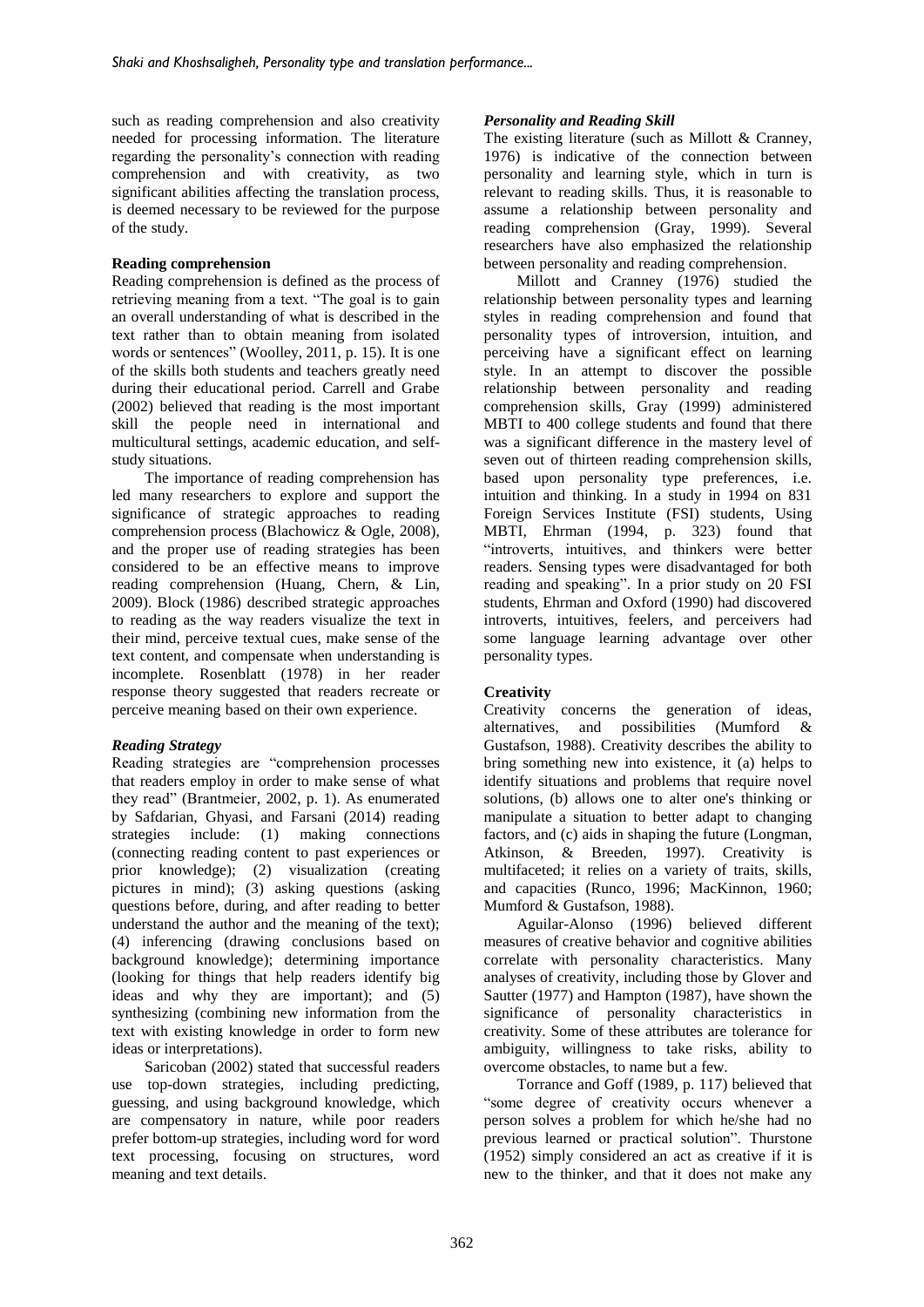difference whether society regards the idea as novel or not. Others (e.g. Nicholls, 1972) supported Thurstone's definition, adding that creative abilities are found to some extent in nearly everyone (and thus offer at least the potential for being developed or encouraged), and that creativity is determined by what is new for the individual rather than society as a whole.

Some have tended to focus on the problemsolving aspect of creativity when trying to formulate a definition. One example is Torrance (1965, p. 8) who primarily restated his concept of the creative process, rather than actually defining the term creativity and defined creative thinking as "taking place in the process of sensing difficulties, problems, gaps in information, missing elements; making guesses or formulating hypotheses about these deficiencies; testing and retesting them; and finally in communicating the results." Mayer's (1989, p. 205) definition, for example, the "ability to solve problems that one has not previously learned to solve" has the same problem-solving focus as Torrance's (1965) definition.

Parkhurst (1999, p. 18) attempted to provide a comprehensive definition of creativity by considering all the previously mentioned definitions, "The ability or quality displayed when solving hitherto unsolved problems, when developing novel solutions to problems others have solved differently, or when developing original and novel (at least to the originator) products".

Carne and Kirton (1982) and Gryskiewicz and Tullar (1995) found a correlation between the innovative style of creativity and the intuition personality preference. Jacobson (1993) found statistically significant positive correlations between Kirton's innovative style and the Myers-Briggs intuitive and perceptive dimensions. A statistically significant positive correlation was also found between Kirton's innovative style and the Myers-Briggs extraversion and feeling dimensions (Jacobson, 1993).

# **MBTI and translation studies**

Jung (1923) and Sheldon (1942) are the pioneers of type theory which is now a well-developed notion in personality psychology; it suggests that people have individual preferences concerning what they pay attention to, how they make decisions, draw conclusions, and how they approach and respond to tasks (Sharp, 2004). This idea led to some studies in the realm of translation studies as an endeavor to come to a better understanding of the process of translation and translation product.

As Hubscher-Davidson (2009) pointed out, Reiss (1971) was the first scholar who attended to and investigated translators' personalities. She adopted the concept of characterology which entails six forms of personality, including: theoretical, economic, aesthetic, social, aggressive and religious. As Reiss (2004, p. 111) stated, "The theoretical type would be good in translating technical and philosophical texts", and on the other hand, they would feel frustrated in translating creative and expressive works like poetry because their theoretical character prevents them from producing artistic work. In addition, while the aggressive type cannot be a good translator; in contrast, she described the aesthetic type would make the best translator (Reiss, 2004). Another study was run by Kussmaul (1995) employing the think aloud protocols method to show how different personalities can affect the translated works. That is, those translators who are not at a certain level of creativity would produce less creative translations accordingly, which provided evidence supporting the link between personality and the translating process.

In a project by Karimnia and Mahjubi (2013), the relationship between translation students' personality and the quality of their English-to-Persian translations were studied, in terms of different text types. They used the MBTI to determine the personality type of each participant. Once the participants' personality types were identified, they were categorized, based on the taxonomy of dominant mental function proposed by Myers-Briggs, into four groups, namely: intuitors, sensors, feelers, and thinkers. The result of the study showed no significant differences between the sensors over the intuitors and the feelers over the thinkers in terms of their translations of the operative and informative texts, whereas there was a significant difference between the intuitors and the sensors regarding their performance in translation of the expressive text. In another study, Sharp (2004) provided evidence that intuitive translators were more successful because they could take advantage of guessing, predicting, and other compensation strategies, and these are important points that were proved by the findings of this study.

Another study recently examined the effect of introvert and extrovert personalities on translation quality by Raees Yazdi (2013). The participants of the study (60 translation students) were asked to translate two political and journalistic texts, and in the second step a Persian personality test was given to them to show whether they were introvert or extrovert. The results of the study revealed that the personality characteristics of the subjects did not have a significant effect on translation quality.

# **METHOD**

The current study is empirical research in line with descriptive translation studies framework. The participants of the study were selected from among MA graduates and students of five major universities in Tehran and Mashhad, the two largest cities in Iran. There were 103 participants, of which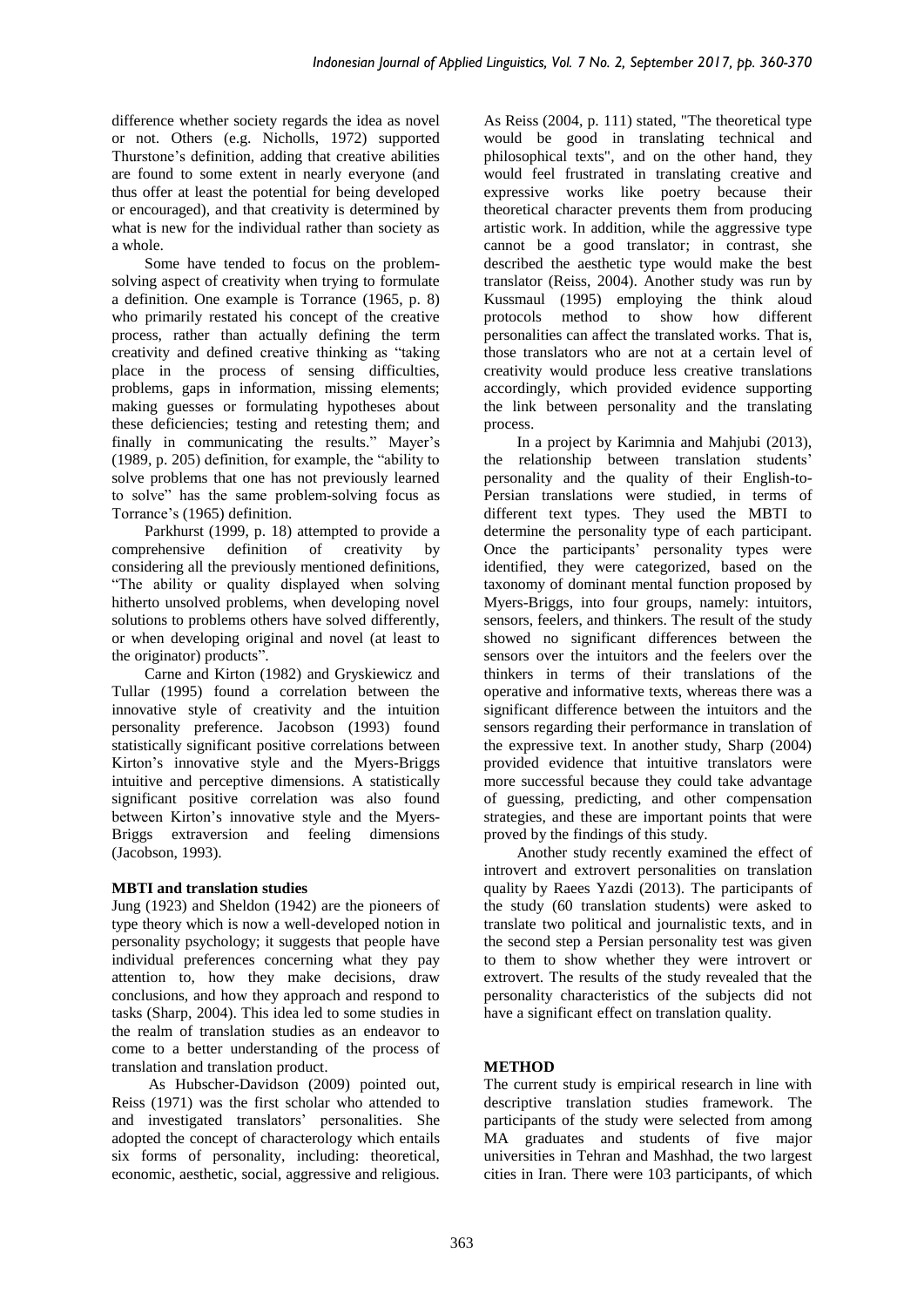25 were female and 78 were male (henceforth, referred to as P1-P103). All of them were native speakers of Persian language with an average age of 26.9 (the youngest being 22 years old and the eldest 46 at the time of the study). They had met the minimum requirements in foreign language and translation skill and knowledge by having passed the nation-wide master's degree program admission examination, so they would have the required English language efficiency and translation knowledge, and the fact that they had passed several methodology courses had made them familiar with the notion of text types introduced by Reiss (1972), which would make them more qualified in doing the translation tasks chosen for the study. Other criteria for selecting the participants, such as choosing based on their GPA, a specific course or a translation task, would unwillingly omit some personality types, which might be weak in translation of a specific text type and strong in another one.

In the data collection phase, the required quantitative and qualitative information was gathered through administrating three instruments. First, the participants were asked to do the MBTI personality test in the class. Then they were asked to take home and complete the translation tasks along with a retrospective questionnaire and return them to the researchers in the same class a week later. The translation task included three paragraphs of different text types with respect to Reiss' (1971) text typology, including expressive, operative, and informative texts. As such, an expressive text, an informative text, and an advertisement were selected, each of which comprised of approximately 150 words, to fulfill the intended text types, respectively. A retrospective questionnaire was used to shed light on translation performance. It included questions about the translation difficulties, their opinions on enjoyment of the translation, and the like. The questionnaire was designed and applied by Orozco and Albir (2002) and was adopted from Karimnia and Mahjubi (2013).

After collecting the translations and the retrospective questionnaire data, the produced translated texts were given to three raters to be scored using the holistic method to translation quality assessment (TQA) validated by Waddington (2001). The raters were also asked to comment on the performance of the participants in the translation tasks.

# **Data collection**

To collect the main data, the study used Myers-Brigs Type Indicator (MBTI) Form M. In order for the native Persian language participants of the study to better understand the test items, the Persian translation of the test revalidated in the Iranian context (Yaghoubi Beiglar, 2007) was used.

The reliability of the original test in English has been confirmed to be acceptable by several studies, including the one conducted by Capraro and Capraro (2002). The study reported that the MBTI has both test-retest reliability and internal consistency reliability.

The translated version of the MBTI was validated by Yaghoubi Beiglar (2007); she investigated the psychometric properties of MBTI Form M. She measured the overall reliability of the test using Cronbach's alpha, Spearman–Brown prophecy formula and Kuder-Richardson Formula 20 as 0.97, 0.83, 0.90, and 0.87, respectively. She also calculated Cronbach's alpha to measure the reliability of the sub-scales of the test. It was 0.70 for E-I (Extravert-Introvert) sub-scale, 0.68 for S-N (Sensing-Intuition) sub-scale, 0.68 for T-F (Thinking-Feeling) sub-scale, and 0.75 for J-P (Judging-Perceiving) sub-scale. The closer Cronbach's alpha coefficient is to 1.0, the greater the internal consistency of the items in the scale and thus the higher the reliability of the test. According to George (2011, p. 231), Cronbach's alpha values equal to .7, .8, .9 are acceptable, good, and excellent, respectively.

Therefore, the Persian edition of the questionnaire translated by Yaghoubi Beiglar (2007) was rendered reliable and adopted to be used as the instrument to identify participants' personality type. However, in order to investigate the reliability of the instrument for the population participated in the current study, the researchers calculated Cronbach's alpha coefficient to measure overall and sub-scales reliability of the test based on the data gathered from the participants using IBM SPSS Statistics.

The scale consisted of 93 items ( $\alpha$ =.87). The Extraversion-Introversion sub-scale consisted of 21 items  $(\alpha = .87)$ , the Sensing-Intuition sub-scale consisted of 24 items ( $\alpha$ =.84), The Thinking-Feeling sub-scale consisted of 22 items  $(\alpha = .88)$  and the Judging-Perceiving sub-scale consisted of 22 items  $(\alpha = .82)$ . The values of Cronbach's alpha rendered good reliabilities for the scale and the sub-scales of the questionnaire used in the study.

The English version of the test has been confirmed to have concurrent, content and construct validities (Furnham, Moutafi, & Crump, 2003; Fleenor & Taylor, 1994; Thompson & Borrello, 1986).

# **Data analysis**

This study used statistical analysis to investigate the existence of possible relationships between the translation quality of participants' performance and their dominant personality functions. In addition, the data gathered through the retrospective questionnaire and raters' comments were analyzed to provide information as a means of triangulating the results achieved through the statistical analysis.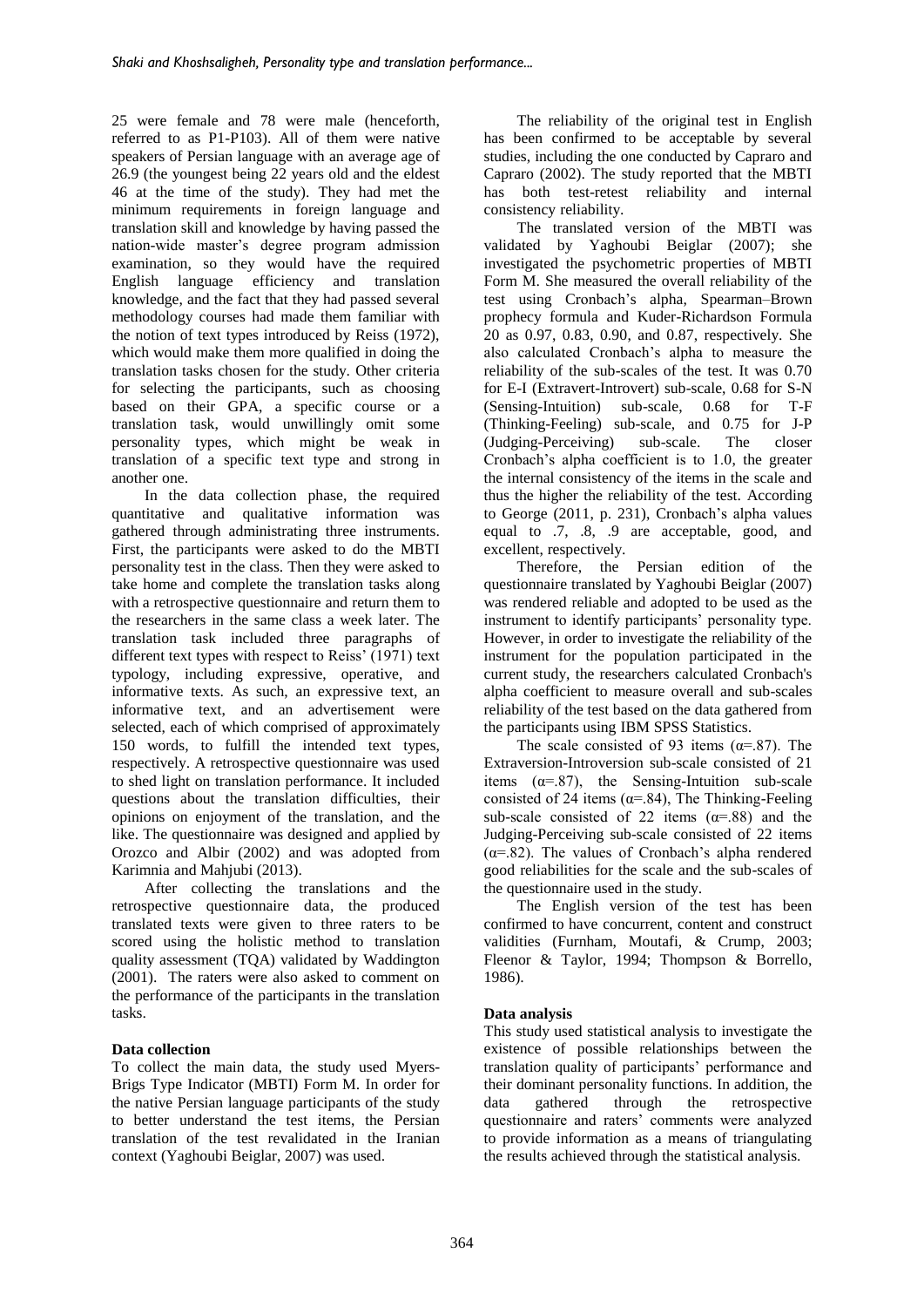In order to assess the quality of the produced translation, the researchers asked 3 raters to score the translated texts, applying holistic approach to translation quality assessment (TQA) validated by Waddington (2001). A marker sheet designed by Waddington (2001) and a scoring sheet were provided to the raters. The scoring sheet also included a space for the raters to provide their feedback. The average of the given marks to translation of different text types (the dependent variables of the study) was examined in relation to the dominant personality function of each participant (an independent variable) to identify the existence of possible relationships between participants' personality types and their translation performance.

The relationship between TQA ratings and the personality types can be examined only in part. To help understand the allocated scores by raters on the quality of the participants' translation, excerpts from the raters' comments and the retrospective questionnaire were included in the analysis. They were used to provide further evidences for participants' performance quality on translation tasks.

#### **RESULTS**

The data from the MBTI and the raters' average scores for the translation of each text type for each participant were analyzed to see whether the was any significant relationship between Iranian translation students' personality types and the quality of their English to Persian translation of expressive, informative, and appellative text types. Summaries for the distribution of diagnosed personality types based on the MBTI questionnaire are presented in Figure 1.



Figure 1: Distribution of diagnosed personality types based on the MBTI

As manifested in Table 1, the participants with feeling and thinking dominant functions outnumbered the ones with sensing and intuitive functions. Feeling group was over-represented (32%) and Intuitive group was under-represented (19%) in this study.

|  | Table 1 Distribution of dominant functions among participants |  |  |  |
|--|---------------------------------------------------------------|--|--|--|
|  |                                                               |  |  |  |

| <b>Personality Types</b> | <b>Frequency</b> | <b>Percentage</b> |
|--------------------------|------------------|-------------------|
| Sensing                  | 22               | 21.4              |
| Feeling                  | 33               | 32.0              |
| Intuitive                | 20               | 19.4              |
| Thinking                 | 28               | 27.2              |
| Total                    | 103              | 100.0             |

The normality and homogeneity of distribution of average scores for quality of the translations were needed to be confirmed to use a parametric test; otherwise, a non-parametric one had to be applied. The results for Shapiro–Wilk test and Levene's test on average scores for the three text types among the dominant functions indicated some non-normality and some violations of homogeneity of the distribution of average scores for quality of translations, which called for a non-parametric measure to calculate the *f* ratio for the quality of translations among personality dominant functions.

Welch test was applied as a non-parametric robust test as a measure to investigate the significance of the difference in means of scores for the quality of translations produced by the participants for each text type. The results indicated that there were significant differences between means of average scores for the expressive text, the informative text, and appellative text regarding different personality functions.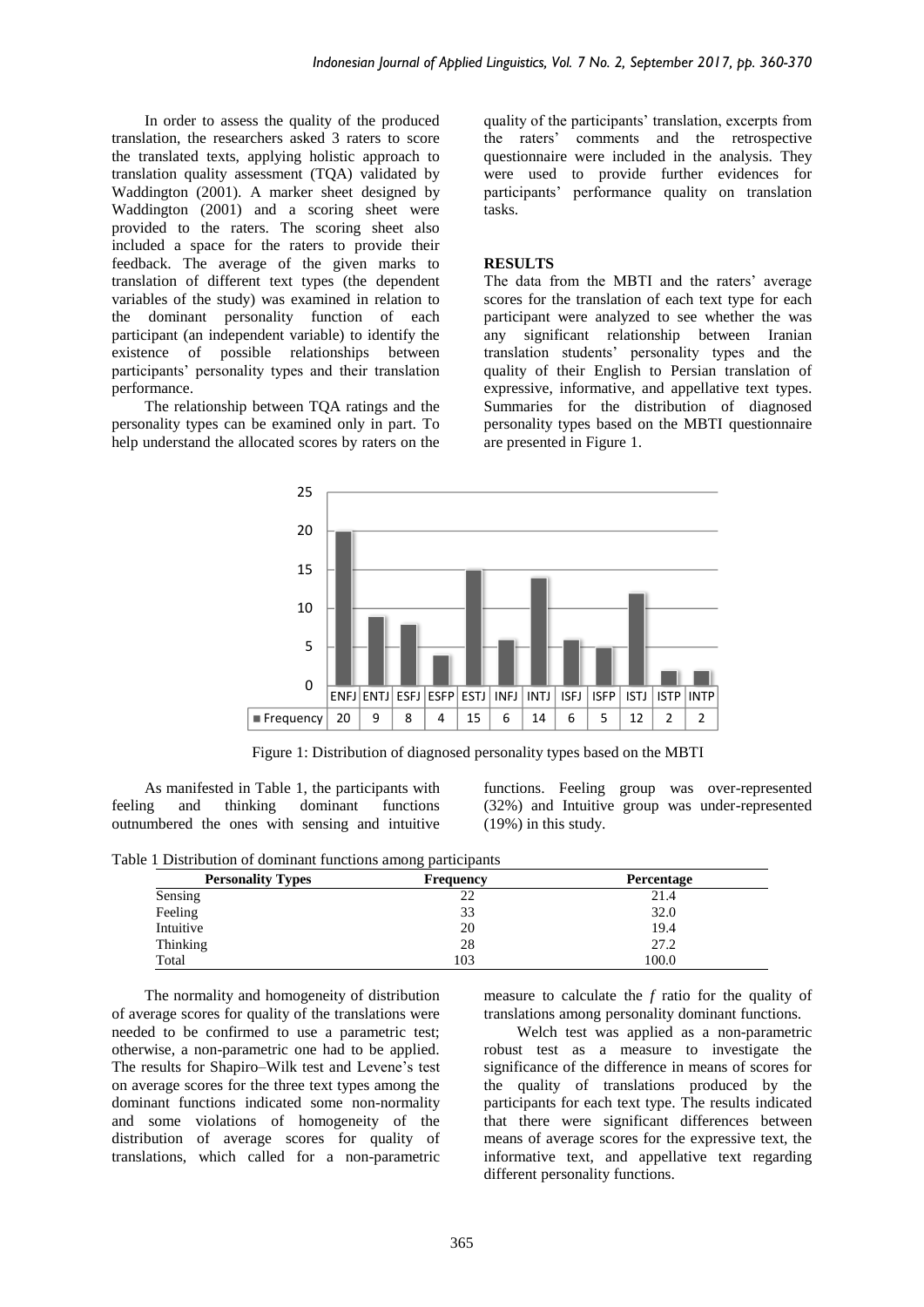The results indicate that there was a significant difference between the translation quality of the expressive text amongst sensors (*M*=4.45, *SD*=1.62), feelers (*M*=4.99, *SD*=1.73), intuitors (*M*=5.93, *SD*=1.441), and thinkers (*M*=4.67, *SD*=1.38), [*F* (3, 52) = 4.04, *p*<.05, est.,  $ω^2$  =.02].

There was a significant difference in translation quality of the informative text amongst sensors (*M*=4.62, *SD*=1.24), feelers (*M*=6.40, *SD*=1.57), intuitors (*M*=6.25, *SD*= 1.04), and thinkers  $(M=5.29.66, SD=1.74)$ ,  $[F(3, 54) = 9.75$ ,  $p<.001, \omega^2 = .03$ .

There was a significant difference in translation quality of the appellative text amongst sensors (*M*=4.09, *SD*=1.45), feelers (*M*=6.10, *SD*=2.00), intuitors (*M*=6.58, *SD*=1.32) and thinkers (*M*=5.63, *SD*=2.08), [*F* (3, 54) =3.18, *p*<.001,  $\omega^2 = 0.03$ ].

In order to see which personality types are better at translating expressive, informative, and appellative text types, Games–Howell Post Hoc Test was applied to determine the significance of the effect of each personality type group on translation quality of the text types.

*Post hoc* comparisons using Games–Howell test, at the significance level of 0.05, indicated that Intuitors out-performed Sensors (*p*<.05) and Thinkers  $(p<.05)$  in translation of the expressive text. Other personality dominant functions did not have any significant effect on translation quality of the expressive text  $(p>0.05)$ .

In translation of the informative text, Intuitors and Feelers out-performed sensors (*p*<.001). Other personality dominant functions did not have any significant effect on translation quality of the informative text  $(p>0.05)$ .

Regarding the translation quality of the appellative text, Intuitors (*p*<.001), Feelers (*p*<.001) and Thinkers (*p*<.05) out-performed sensors.

The retrospective questionnaire given to participants and comments from the raters' on the translations produced by the participant were analyzed to find evidences for the results obtained from the statistical analysis. In addition, the participants were ranked based on their average scores for each text type and their total average. Since scores given to the translations ranged from 0 to 10, the score of 5 was set as the cut-off score for the total average (see Table 2).

Table 2. Descriptive statistics for the total average

| <b>Dominant Function</b> | Number of<br><b>Participants</b> | <b>Number of Failed</b><br><b>Participants</b> | In Group Fail<br>Percentage | In Group Pass<br>Percentage |
|--------------------------|----------------------------------|------------------------------------------------|-----------------------------|-----------------------------|
| Sensing                  |                                  |                                                | (81.8)                      | (18.2)                      |
| Feeling                  |                                  |                                                | 36.3                        | 63.7                        |
| Intuitive                | 20                               |                                                | (10)                        | (90)                        |
| Thinking                 | 28                               |                                                | 42.8                        | 57.2                        |
| Total                    | 103                              | 44                                             | 170.9                       | 229.1                       |

#### **DISCUSSION**

The findings resulting from the analysis to investigate research question one indicate the existence of significant relationship among the participants' personality types and their corresponding translation assessment scores, and therefore their translation quality of different text types. The findings signify the influence of personality on the process and eventually the quality of the produced translation. The effect of individuals' personality on their interactions with the environment (Larsen & Buss, 2008) and their response to the problems they encounter (Myers et al. 1998; Sharp, 2004) in different tasks have already been reported in previously conducted studies. In agreement with the same token, the influence of aspects of personality on the quality of translation task has been confirmed by numerous studies conducted in the realm of translation studies (e.g. Reiss, 1971, 2004; Karimnia & Mahjubi, 2013; Kussmaul, 1995; Pourgharib & Dehbandi, 2013; Hubscher-Davidson, 2009, 2007). These finding signify the role of translators' personality on the decisions they make in the process of translation, which in turn ultimately affect the quality of the produced translations.

The quantitative findings for research question two revealed that intuitive types outperformed their sensing and thinking counterparts in the task of translating the expressive text. The rankings of the participants based on the scores given for the translation of the expressive text showed the weak performance of sensing types compared to other personality types, especially intuitive ones. There were only two sensing types among the top 20 in the ranking. The findings also showed that there were no participants with intuitive personality type among the lowest 10 participants in the ranking, which is indicative of good performance of intuitive types.

The quantitative findings also indicated that intuitive and feeling types outperformed their sensing counterparts in the translation task of the informative text. The results from the translation of the appellative text were indicative of weak performance of sensing types compared to intuitive, feeling, and thinking types. The ranking of the scores for the appellative text confirmed the weak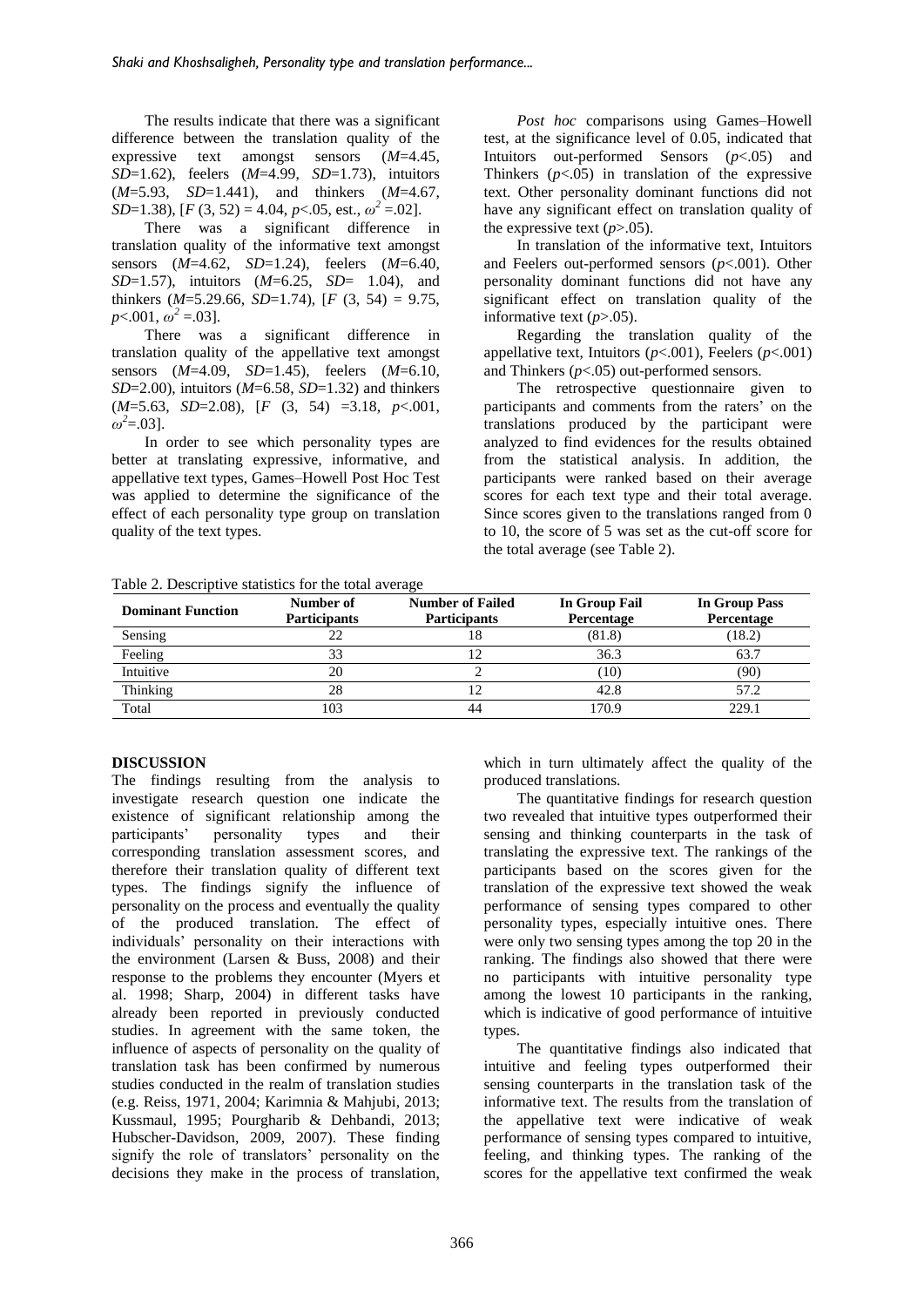performance of the sensing types compared to other types by indicating that there were no sensing types among the top 50 participants. In brief, the results suggest that sensing type participants showed a weaker performance in translation of all the three text types compared to intuitive type participants.

This study is not the only one indicating the significance of sensing-intuitive dichotomy. This dichotomy has been considered the most prominent category in the studies that have employed the MBTI. McCaulley (1990 as cited in Felder, Felder, & Dietz, 2002, p. 6) reported the sensing-intuitive difference to be "by far the most important of the preferences." Many researchers (including Callahan, 2000; Hubscher-Davidson, 2009; Marefat, 2006; Wankat & Oreovicz, 1993) have reported its importance.

The weak performance of sensing types in translation tasks is due to their lower reading comprehension skills and creativity compared to intuitive ones and other personality types. These disadvantages of sensing types appear to be rooted in their personality attributes. According to Myers, Myers et al. (1998), sensing types pay attention to what is concrete and practical and also they dislike new problems, unless their prior knowledge and experience helps them solve the problem. In contrast to sensing types, intuitive ones take in information through their intuition and are more at ease with abstract ideas. They like solving problems and have innovative thoughts. They rely on their imagination (Wankat & Oreovicz, 1993).

Reading comprehension and making decisions when faced with new problems in translation tasks appear to be among the reasons why the sensing type participants of the study did not perform as well as their other personality type counterparts. Intuitors outperform sensors in reading comprehension (Marrapodi, 2004). Intuitive people who like abstract ideas are more attracted to language as a symbolic system than sensors, who are after concrete materials. In a study conducted by Ehrman (1994), introverts and thinkers proved to be better readers than sensing types. Gray (1999) claimed that intuitive and thinking types are better than others in reading comprehension.

According to Wang, Parawan, and Carney (2015) sensors pay attention to details rather than seeing the big picture, and intuitors proved to do otherwise. P34 and 78–both were sensing types– found the expressive text difficult, because it included many difficult details to translate and required a lot of attention. Also, P27 and P71, themselves, reported that they usually read the text, look up all the difficult vocabularies, and paraphrase the whole text and then attempt to translate the text, which highlights their extreme degree of attention to details.

Sensors read word by word, which as emphasized by Saricoban (2002), is a bottom-up strategy toward reading comprehension and indicative of a poor reader. That is why they may lose the overall contextual meaning within the reading process. The problem with this type of reading is that it does not take into account the context and the reader's background knowledge in reading comprehension (Alsamadani, 2009). The raters commented that P34, P78, and P53 in translating the informative texts, and P4, P18, P27, P34, P48, P71, and P78, who were all sensing types, in some cases in translating the appellative text did not have a proper comprehension of source texts. Also, the raters stated that P33, P53, and P77 had comprehended the source text but did not choose the right words that fit the context in translating the informative text. P41 and P85 are among the translators whose translation of the informative text achieved the lowest scores. Both of them claimed, in the retrospective questionnaire, that they had reviewed their translations two times after finishing them. However, according to rater 1, neither had properly understood some parts of the source text and both their translations contained poor sentence structures. Two other raters confirmed the poor performance of the two translators. Therefore, it may be assumed that their poor performance was not due to the lack of attention to the texts, but misunderstanding or losing the sense of the context.

Solving problems with no previously learned solution and prior experience is defined as a feature of creative people (Nicholls, 1972; Mayer, 1989; Parkhurst, 1999; Torrance & Goff, 1989). According to Capretz and Ahmed (2010) and Myers et al. (1998), sensors dislike problems unless their prior experience helps them solve the problem. This means that they lack a degree of creativity required to solve the problems they have never faced before and know how to solve. Therefore, when sensors face new problems, they might have difficulties in making decisions regarding how to solve them, so they get frustrated and may fail to solve the problems. Creativity is deemed necessary in translation of expressive texts because "it is the nature of the expressive text to invite creative engagement" (Boase-Beier, 2006, p. 55). Although factual texts are not supposedly creative, they still require a certain degree of creativity in their reformulation into another language (Mackenzie, 1998). The lack of required creativity might be one of the reasons behind the poor performance of sensing types and advantage of intuitive types in translating the expressive text compared to other types. The raters of the study reported several cases of translations in which sensors had left some parts untranslated (P34 and P92 in translating the expressive text and P4, P16 in translating the appellative text), which is indicative of the translators' lack of creativity and their exhaustion in finding proper solutions.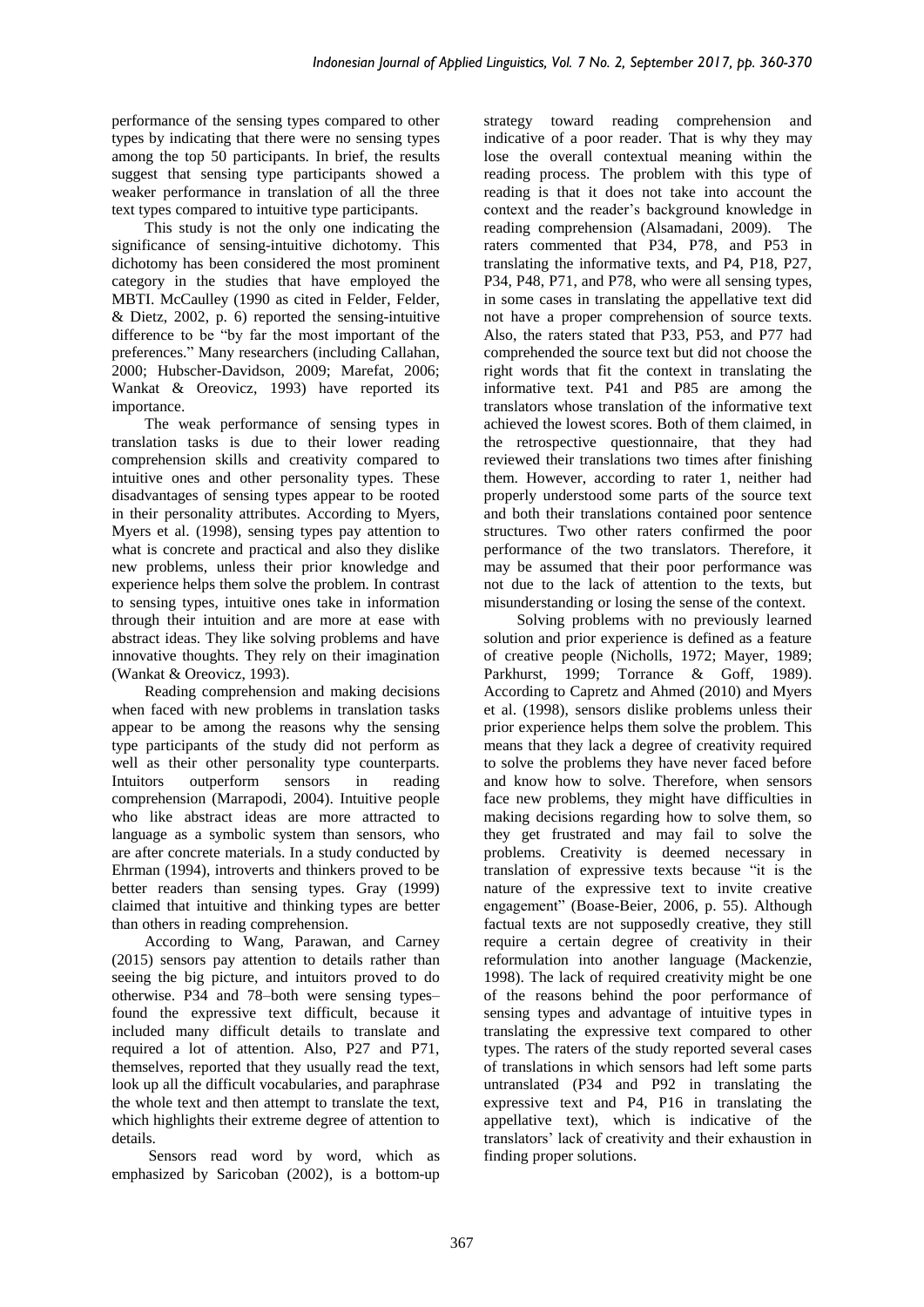On the other hand, intuitors apparently liked the problem solving and creativity challenge, which they found in the expressive text. P12, P24, P65, and P80 wrote that they liked the translations because it was challenging and they liked problem solving. P12 also stated that she would choose the expressive text if she was asked to select among the three given texts. P1, P45, P89, P12, P56, and P100 stated that they liked translating the expressive text because it needed creativity. P7, P8, P51, and P95 said that they like translating expressive texts because they are challenging. Carne and Kirton (1982) and Gryskiewicz and Tullar (1995) claimed that intuitive types are more creative than other types and also Jacobson (1993) found that intuitive and perceptive types are more innovative.

Therefore, weak performance in reading comprehension and making decision when faced with new problems in translation tasks as well as lack of required creativity appear to be among the reasons why the sensing type participants of the study did not perform well compared to their other personality type counterparts.

# **CONCLUSION**

The current study attempted to investigate the relationship between translator's personality types with the quality of their translation of different text types introduced by Reiss (2004). To this aim, personality types of the participants were determined using a Persian translation of MBTI instrument, and the translation quality of the three expressive, informative, and appellative texts produced by the participants were assessed by three trained raters using a holistic TQA method validated by Waddington (2001).

The analysis of the data suggested that the personality type of participants seem to be a relevant factor in the translation quality of expressive, informative, and expressive texts. The quality of the translation produced by the participants with intuitive and thinking personality types was better than those by the sensing types in translating expressive text.

The participants with intuitive and feeling personality types performed better than their counterparts with sensing personality type in translation of the informative text. Into the bargain, the participants with intuitive, feeling, and thinking personality types performed more successfully than the participants with sensing type in translation of the appellative text. Sensing type participants' less successful translation performance, compared to that of the individuals with the two other personality types, seem to originate from the personality traits, the traits which generally lead them to have difficulties with comprehending the source text and solving emerging problems.

Considering the limitations of this study, such as non-random selection and a small sample, further research to supplement these results as well as the application of personality-related findings in translation pedagogy and curriculum design are recommended.

#### **REFERENCES**

- Aguilar-Alonso, A. (1996). Personality and creativity. *Personality and Individual Differences, 21*(6), 959-969.
- Alsamadani, H. A. (2009). The relationship between Saudi EFL college-level students' use of reading strategies and their EFL reading comprehension. (Unpublished doctoral Dissertation), Ohio University, USA.
- Blachowicz, C., & Ogle, D. (2008). *Reading comprehension: Strategies for independent learners*. New York, NY: Guilford.
- Block, E. (1986). The comprehension strategies of second language readers. *TESOL Quarterly, 20*(3), 463-494.
- Boase-Beier, J. (2006). Loosening the grip of the text: Theory as an aid to creativity. In: Perteghella, M. and E. Loffredo (Eds.), *Translation and creativity: Perspectives on creative writing and translation studies* (pp. 47-56). London: Continuum.
- Brantmeier, C. (2002). Second language reading strategy research at the secondary and university levels: Variations, disparities, and generalizability. *The Reading Matrix, 2*(3), 1- 13.
- Capraro, R., & Capraro, M. (2002). Myers-Briggs type indicator score reliability across: Studies a meta-analytic reliability generalization study. *Educational and Psychological Measurement, 62*(4), 590-602.
- Callahan, S. (2000). Responding to the invisible student. *Assessing Writing, 7*(1), 57-77.
- Capretz, L.F., & Ahmed, F. (2010). Why do we need personality diversity in software engineering? *ACM SIGSOFT Software Engineering Notes, 35*(2), 1-11.
- Carless, S. A. (1999). Career assessment: Holland's vocational interests, personality characteristics, and abilities. *Journal of Career Assessment, 7*(2), 125-144.
- Carne, G., & Kirton, M. J. (1982). Styles of creativity: Test-score correlations between Kirton Adaption-Innovation Inventory and Myers-Briggs Type Indicator. *Psychological Reports, 50*(1), 31-36.
- Carrell, P. L., & Grabe, W. (2002). Reading. In N. Schmitt (ed.), *An introduction to applied linguistics* (pp. 233-250). London: Arnold.
- Dam-Jensen, H., & Heine, C. (2009). Process research methods and their application in the didactics of text production and translation: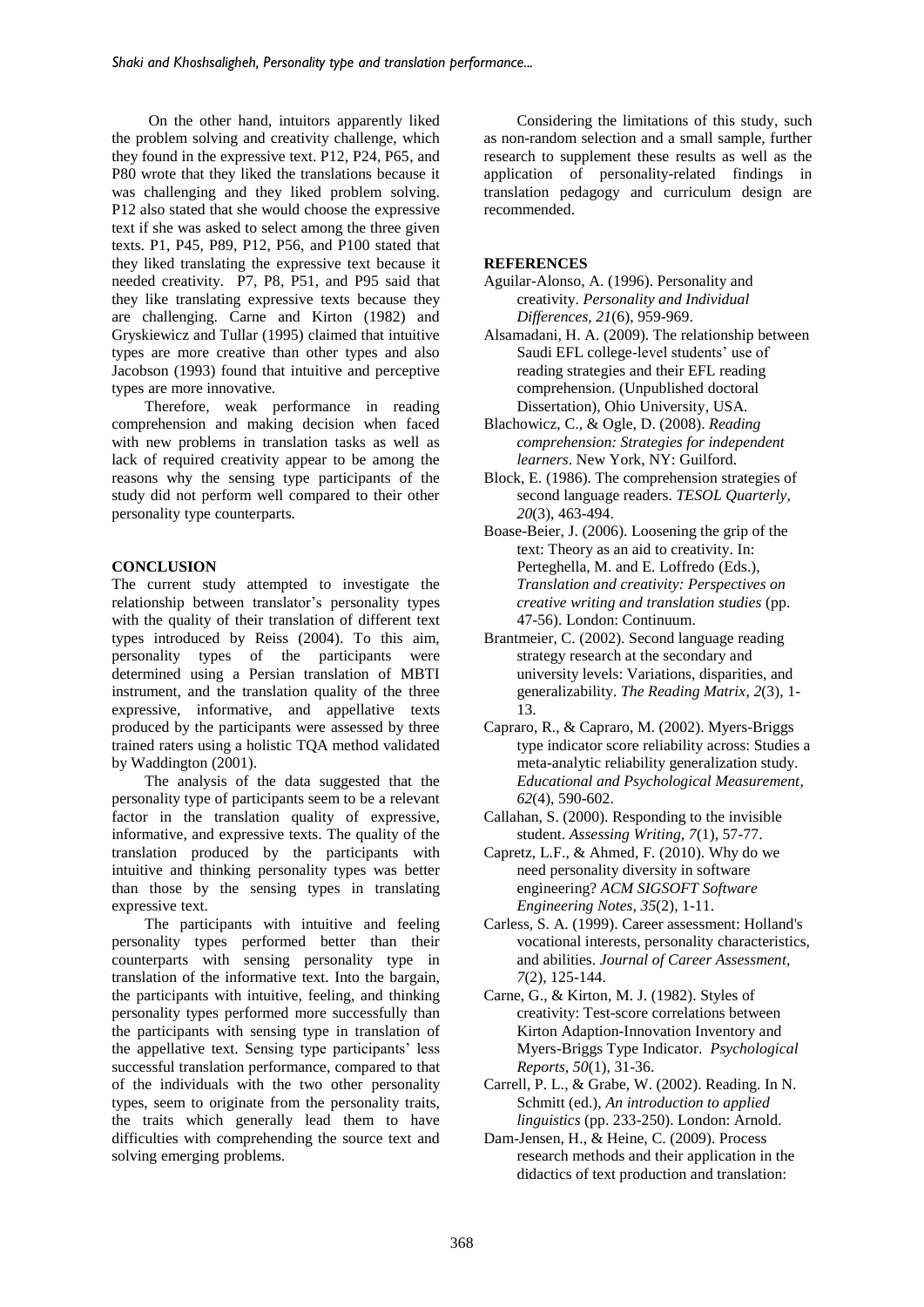Shedding light on the use of research methods in the university classroom. *trans-kom, 2*(1), 1- 25.

Ehrman, M. E. (1994). The type differentiation indicator and adult foreign language learning success. *Journal of Psychological Type, 30*, 10-29.

Ehrman, M., & Oxford, R. (1990). Adult language learning styles and strategies in an intensive training setting. *The Modern Language Journal, 74*(3), 311-327.

Felder, R. M., Felder, G. N., & Dietz, E. J. (2002). The effects of personality type on engineering student performance and attitudes. *Journal of Engineering Education*, *91*(1), 3-17.

Fleenor, J. W., & Taylor, S. (1994). Construct validity of three self-report measures of creativity. *Educational and Psychological Measurement, 54*(2), 464-470.

Furnham, A. (2002). *Personality at work: Individual differences in the workplace*. London: Routledge.

Furnham, A., Moutafi , J., & Crump, J. (2003). The relationship between the revised NEOpersonality inventory and the Myers-Briggs type indicator. *Social Behavior and Personality: An International Journal, 31*(6), 577-584.

George, D. (2011). *SPSS for windows step by step: A simple study guide and reference, 17.0 update, 10/e*. New York, NY: Pearson Education.

Glover, J. A., & Sautter, F. (1977). Relation of four components of creativity to risk-taking preferences. *Psychological Reports, 41*(1), 227-230.

Gray, V. (1999). Personality as a predictor of reading comprehension skills. (Unpublished Doctoral Thesis). University of Tennessee, USA.

Gryskiewicz, N. D., & Tullar, W. L. (1995). The relationship between personality type and creativity style among managers. *Journal of Psychological Type*, *32,* 30-35.

Hampton, J. A. (1987). Inheritance of attributes in natural concept conjunctions. *Memory & Cognition, 15*(1), 55-71.

Hansen, G. (2005). Experience and emotion in empirical translation research with think-aloud and retrospection. *Meta, 50*(2), 511-521.

Haslam, N. (2007). *Introduction to personality and intelligence*. London: Sage.

Huang, H. C., Chern, C.L., & Lin, C. C. (2009). EFL learners' use of online reading strategies and comprehension of texts: An exploratory study. *Computers & Education, 52*(1), 13-26.

Hubscher-Davidson, S. E. (2007). An empirical investigation into the effects of personality on the performance of French to English student

translators. (Unpublished Doctoral Dissertation). University of Bath, Thailand.

Hubscher-Davidson, S. E. (2009). Personal diversity and diverse personalities in translation: a study of individual differences. *Perspectives: Studies in Translatology, 17*(3), 175-192.

Jackson, S. L., Parker, C. P., & R. L. Dipboye. (1996). A comparison of competing models underlying responses to the Myers-Briggs Type Indicator. *Journal of Career Assessment, 4*(1), 99-111.

Jacobson, C. M. (1993). Cognitive styles of creativity: Relations of scores on the Kirton Adaption-Innovation Inventory and the Myers-Briggs Type Indicator among managers in USA. *Psychological Reports, 72*(3), 1131- 1138.

Jung, C. G. (1923). *Psychological types; or, the psychology of individuation* (trans. H. Godwyn Baynes). New York: Harcourt Brace.

Jung, C. G. (2014). *Collected Works of CG Jung, Volume 6: Psychological Types* (Vol. 6). Princeton University Press.

Karimnia, A., & Mahjubi, M. (2013). Individual Differences and Quality of Translation: A Personality-Based Perspective. *Psychology of Language and Communication, 17*(1). 37-64.

Kussmaul, P. (1995). *Training the translator*. Amsterdam: John Benjamins.

Larsen, R. J., & Buss, D. M. (2008). *Personality psychology*. Jastrebarsko: Naklada Slap.

Longman, D. G., Atkinson R. H., & Breeden, J. A. (1997). *Strategic thinking and reading*. London: West.

Mackenzie, R. (1998). Creative problem-solving and translator training. In Beylard-Ozeroff, A., Králová, J., & Moser-Mercer, B. (Eds.), *Translators' strategies and creativity* (pp. 201- 206). Amsterdam & Philadelphia, John Benjamins.

MacKinnon, D. W. (1960). The highly effective individual. *Teachers College Record, 61*(7). 367-378.

Marefat, F. (2006). Student writing, personality type of the student and the rater: Any interrelationship? *The Reading Matrix, 6*(2), 116-124.

Marrapodi, J. (2004). Myers-Briggs type indicator in education: Implications for adult literacy learners. Retrieved 26.11.2012 from http://www.applestar.org/ capella/MBTIinEducation.doc

Mayer, R. E. (1989). Cognitive views of creativity: Creative teaching for creative learning. *Contemporary educational psychology, 14*(3), 203-211.

Millott, R., & Cranney, A. G. (1976). Personality correlates of college reading and study skills. *Journal of Literacy Research, 8*(3), 335-336.